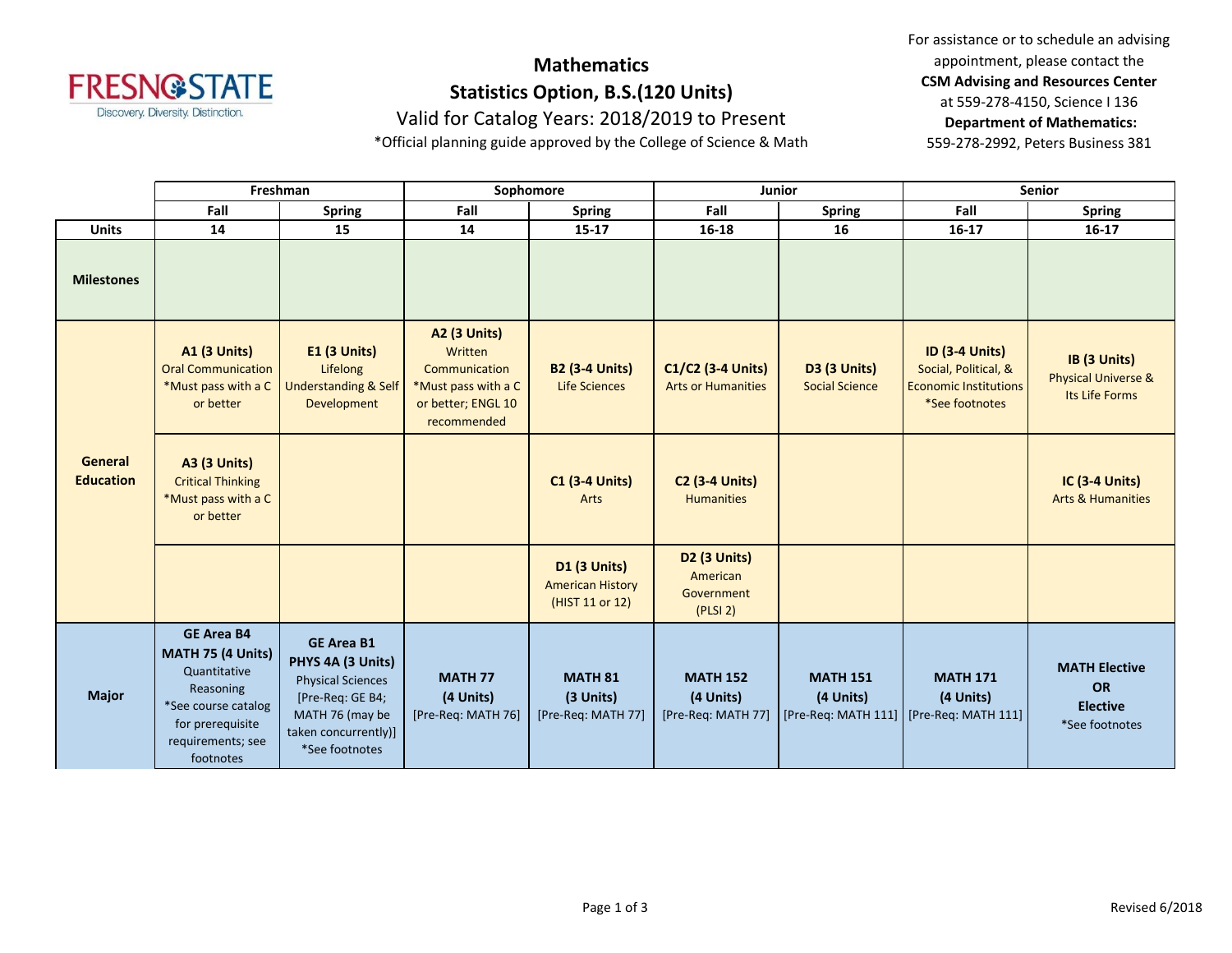

# **Mathematics Statistics Option, B.S.(120 Units)**

Valid for Catalog Years: 2018/2019 to Present

\*Official planning guide approved by the College of Science & Math

For assistance or to schedule an advising appointment, please contact the **CSM Advising and Resources Center** at 559-278-4150, Science I 136 **Department of Mathematics:** 559-278-2992, Peters Business 381

|                                                              | Freshman                                                                                                    |                                                                                             | Sophomore                                          |                                        | Junior                                 |                                                                                                            | Senior                                                             |                 |
|--------------------------------------------------------------|-------------------------------------------------------------------------------------------------------------|---------------------------------------------------------------------------------------------|----------------------------------------------------|----------------------------------------|----------------------------------------|------------------------------------------------------------------------------------------------------------|--------------------------------------------------------------------|-----------------|
|                                                              | Fall                                                                                                        | <b>Spring</b>                                                                               | Fall                                               | <b>Spring</b>                          | Fall                                   | <b>Spring</b>                                                                                              | Fall                                                               | <b>Spring</b>   |
| <b>Units</b>                                                 | 14                                                                                                          | 15                                                                                          | 14                                                 | $15 - 17$                              | $16 - 18$                              | 16                                                                                                         | $16 - 17$                                                          | $16-17$         |
| <b>Major</b>                                                 | CSCI 40<br>(4 Units)<br>[Pre-Req: ELM or<br>College Intermediate<br>Algebra (C or better);<br>trigonometry] | <b>GE Area B3</b><br>PHYS 4AL (1 Unit)<br>Lab<br>[Co-Req: PHYS 4A]<br>*See footnotes        | <b>MATH 111</b><br>(4 Units)<br>[Pre-Req: MATH 76] | <b>MATH Elective</b><br>*See footnotes | <b>MATH Elective</b><br>*See footnotes | <b>MATH 191T</b><br>$(1$ Unit)<br>[In Statistics (Pre-Req:<br>MATH 106, 107,<br>108,){Math 108 conc.<br>Ok | <b>MATH Elective</b><br>OR<br><b>Elective</b><br>*See footnotes    |                 |
|                                                              |                                                                                                             | <b>MATH 76</b><br>(4 Units)<br>[Pre-Req: MATH 75 or<br><b>MATH 75A &amp; B]</b>             | <b>MATH Elective</b>                               |                                        |                                        | <b>MATH Elective</b><br>*See footnotes                                                                     |                                                                    |                 |
|                                                              |                                                                                                             | <b>MATH 101</b><br>(4 Units)<br>[Prerequisite: MATH<br>70 or MATH 75, or<br>MATH 75A and B] |                                                    |                                        |                                        |                                                                                                            |                                                                    |                 |
| <b>Additonal</b><br><b>Graduation</b><br><b>Requirements</b> |                                                                                                             |                                                                                             |                                                    |                                        |                                        | <b>Elective</b>                                                                                            | MI (3 Units)<br>Multicultural/<br>International<br>* See footnotes | <b>Elective</b> |
|                                                              |                                                                                                             |                                                                                             |                                                    |                                        |                                        |                                                                                                            | <b>Elective</b>                                                    | <b>Elective</b> |